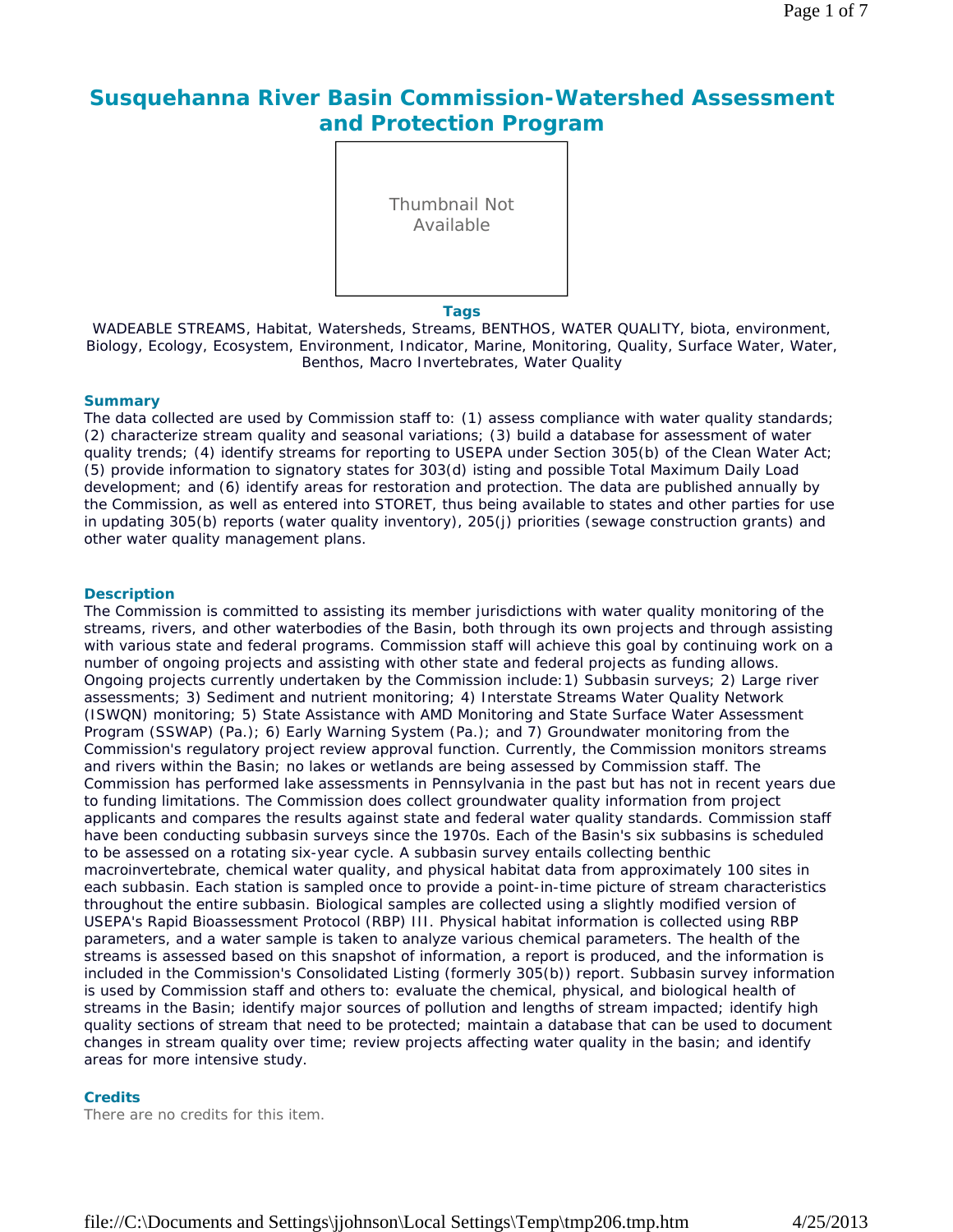**Use limitations** Use at your own risk

## **ArcGIS Metadata ►**

## **Citation ►**

TITLE Susquehanna River Basin Commission-Watershed Assessment and Protection Program

*Hide Citation ▲*

#### **Resource Details ►**

**CREDITS** 

*Hide Resource Details ▲*

### **Resource Constraints ►**

**CONSTRAINTS** LIMITATIONS OF USE Use at your own risk

*Hide Resource Constraints ▲*

## **Metadata Details ►**

**\*** LAST UPDATE 2010-04-26

ARCGIS METADATA PROPERTIES METADATA FORMAT ESRI-ISO

CREATED IN ARCGIS 2010-03-30T13:19:05 LAST MODIFIED IN ARCGIS 2010-04-26T11:09:28

AUTOMATIC UPDATES HAVE BEEN PERFORMED NO

*Hide Metadata Details ▲*

## **FGDC Metadata (read-only) ►**

## **Identification ►**

CITATION CITATION INFORMATION ORIGINATOR Susquehanna River Basin Commission PUBLICATION DATE 2013-04-24 TITLE Susquehanna River Basin Commission-Watershed Assessment and Protection Program PUBLICATION INFORMATION PUBLICATION PLACE Annapolis, MD PUBLISHER Chesapeake Bay Program (CBP)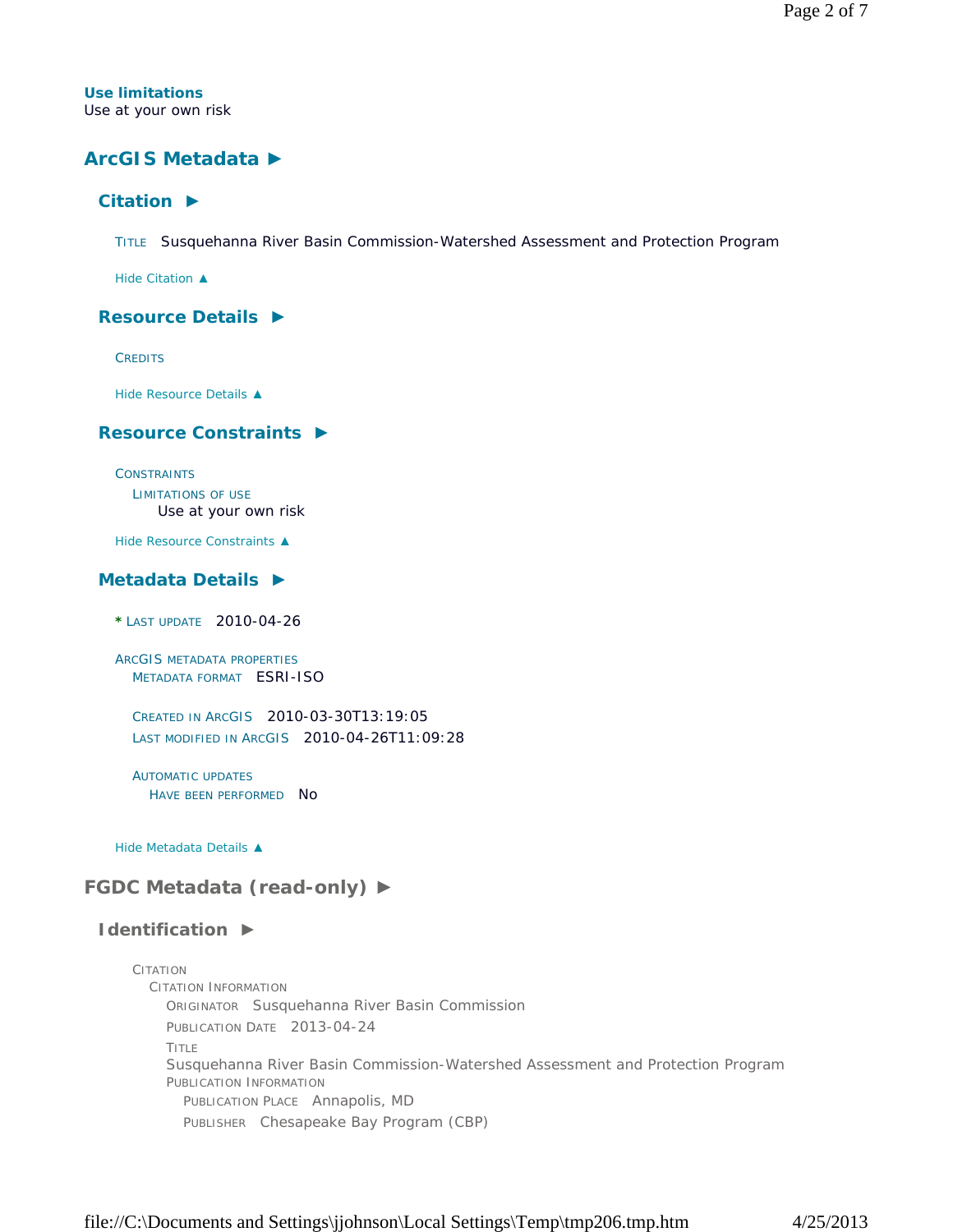#### ONLINE LINKAGE http://data.chesapeakebay.net/?DB=CBP\_NTBENDB

#### ONLINE LINKAGE

http://www.chesapeakebay.net/data/downloads/watershed\_wide\_benthic\_invertebrate\_database ONLINE LINKAGE http://www.srbc.net/programs/WAPProgram.htm

#### **DESCRIPTION**

#### ABSTRACT

The Commission is committed to assisting its member jurisdictions with water quality monitoring of the streams, rivers, and other waterbodies of the Basin, both through its own projects and through assisting with various state and federal programs. Commission staff will achieve this goal by continuing work on a number of ongoing projects and assisting with other state and federal projects as funding allows. Ongoing projects currently undertaken by the Commission include:1) Subbasin surveys; 2) Large river assessments; 3) Sediment and nutrient monitoring; 4) Interstate Streams Water Quality Network (ISWQN) monitoring; 5) State Assistance with AMD Monitoring and State Surface Water Assessment Program (SSWAP) (Pa.); 6) Early Warning System (Pa.); and 7) Groundwater monitoring from the Commission's regulatory project review approval function.

Currently, the Commission monitors streams and rivers within the Basin; no lakes or wetlands are being assessed by Commission staff. The Commission has performed lake assessments in Pennsylvania in the past but has not in recent years due to funding limitations. The Commission does collect groundwater quality information from project applicants and compares the results against state and federal water quality standards.

Commission staff have been conducting subbasin surveys since the 1970s. Each of the Basin's six subbasins is scheduled to be assessed on a rotating six-year cycle. A subbasin survey entails collecting benthic macroinvertebrate, chemical water quality, and physical habitat data from approximately 100 sites in each subbasin. Each station is sampled once to provide a point-in-time picture of stream characteristics throughout the entire subbasin. Biological samples are collected using a slightly modified version of USEPA's Rapid Bioassessment Protocol (RBP) III. Physical habitat information is collected using RBP parameters, and a water sample is taken to analyze various chemical parameters. The health of the streams is assessed based on this snapshot of information, a report is produced, and the information is included in the Commission's Consolidated Listing (formerly 305(b)) report. Subbasin survey information is used by Commission staff and others to: evaluate the chemical, physical, and biological health of streams in the Basin; identify major sources of pollution and lengths of stream impacted; identify high quality sections of stream that need to be protected; maintain a database that can be used to document changes in stream quality over time; review projects affecting water quality in the basin; and identify areas for more intensive study.

PURPOSE

The data collected are used by Commission staff to: (1) assess compliance with water quality standards; (2) characterize stream quality and seasonal variations; (3) build a database for assessment of water quality trends; (4) identify streams for reporting to USEPA under Section 305(b) of the Clean Water Act; (5) provide information to signatory states for 303(d) isting and possible Total Maximum Daily Load development; and (6) identify areas for restoration and protection. The data are published annually by the Commission, as well as entered into STORET, thus being available to states and other parties for use in updating 305(b) reports (water quality inventory), 205(j) priorities (sewage construction grants) and other water quality management plans.

#### TIME PERIOD OF CONTENT

TIME PERIOD INFORMATION SINGLE DATE/TIME CALENDAR DATE 19860414-Present CURRENTNESS REFERENCE Ground condition

**STATUS** PROGRESS In work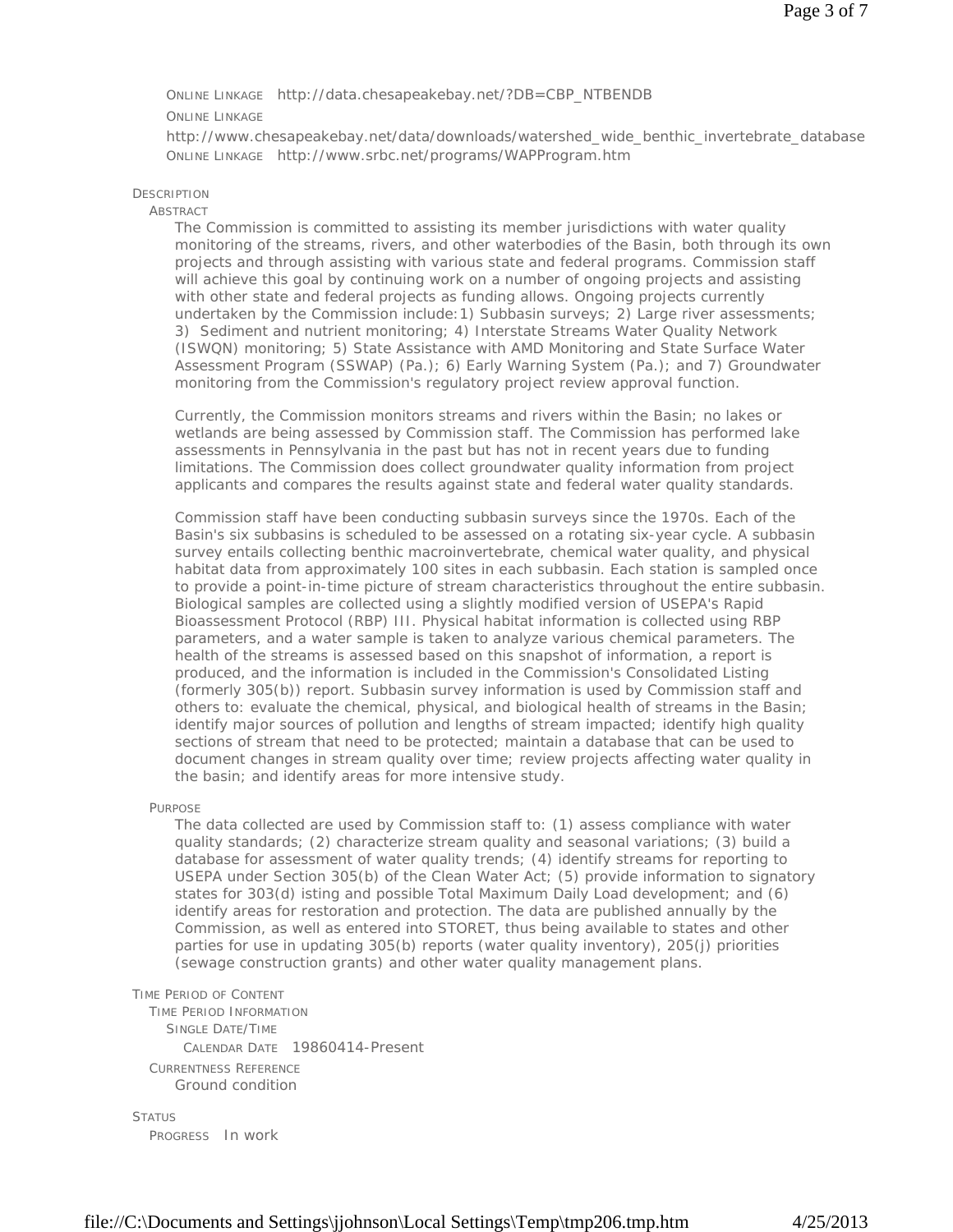MAINTENANCE AND UPDATE FREQUENCY Annually

| WEST BOUNDING COORDINATE -78.8472 |
|-----------------------------------|
|                                   |
| NORTH BOUNDING COORDINATE 42.8508 |
| SOUTH BOUNDING COORDINATE 39.5711 |
| EAST BOUNDING COORDINATE -74.8155 |

## KEYWORDS

THEME THEME KEYWORD THESAURUS None THEME KEYWORD WADEABLE STREAMS THEME KEYWORD Habitat THEME KEYWORD Watersheds THEME KEYWORD Streams THEME KEYWORD BENTHOS THEME KEYWORD WATER QUALITY

#### THEME

THEME KEYWORD THESAURUS ISO 19115 Topic Category THEME KEYWORD biota THEME KEYWORD environment

#### THEME

|                             | THEME KEYWORD THESAURUS EPA GIS Keyword Thesaurus |
|-----------------------------|---------------------------------------------------|
| THEME KEYWORD Biology       |                                                   |
| THEME KEYWORD Ecology       |                                                   |
| THEME KEYWORD Ecosystem     |                                                   |
| THEME KEYWORD Environment   |                                                   |
| THEME KEYWORD Indicator     |                                                   |
| <b>THEME KEYWORD Marine</b> |                                                   |
| THEME KEYWORD Monitoring    |                                                   |
| THEME KEYWORD Quality       |                                                   |
|                             | THEME KEYWORD Surface Water                       |
| THEME KEYWORD Water         |                                                   |
|                             |                                                   |

#### THEME

THEME KEYWORD THESAURUS User THEME KEYWORD Benthos THEME KEYWORD Macro Invertebrates THEME KEYWORD Water Quality

#### PLACE

PLACE KEYWORD THESAURUS None PLACE KEYWORD New York PLACE KEYWORD Pennsylvania

## ACCESS CONSTRAINTS

None

USE CONSTRAINTS Use at your own risk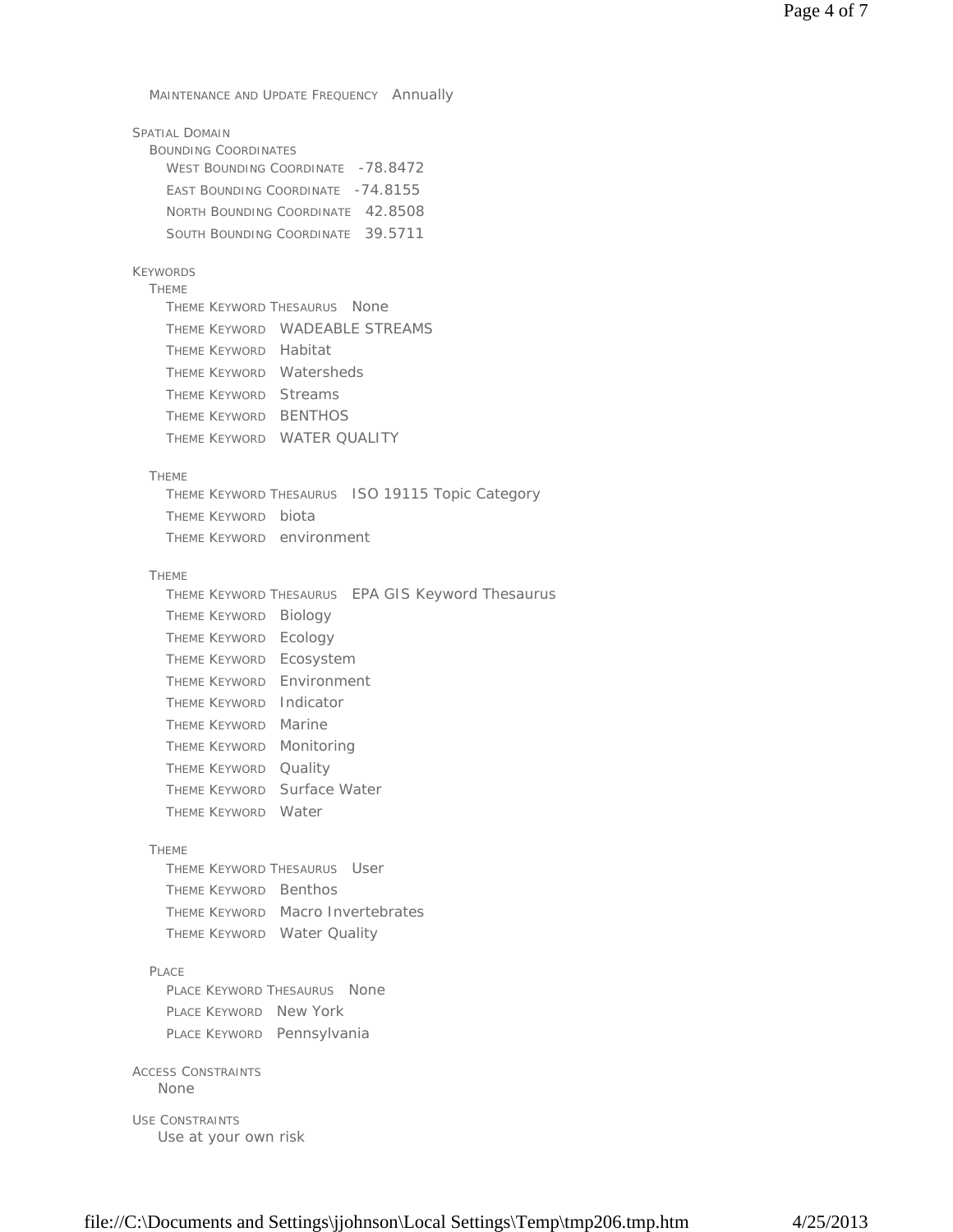POINT OF CONTACT CONTACT INFORMATION CONTACT PERSON PRIMARY CONTACT PERSON Jennifer Hoffman CONTACT ORGANIZATION Susquehanna River Basin Commission CONTACT POSITION Monitoring & Assessment-Branch Chief CONTACT ADDRESS ADDRESS TYPE mailing and physical address ADDRESS 1721 N. Front Street CITY Harrisburg STATE OR PROVINCE Pennsylvania POSTAL CODE 17102 CONTACT VOICE TELEPHONE 717/238-0426 ext. 111 CONTACT FACSIMILE TELEPHONE (717) 238-2436 CONTACT ELECTRONIC MAIL ADDRESS jhoffman@srbc.net CONTACT INSTRUCTIONS Not Available

SECURITY INFORMATION SECURITY CLASSIFICATION SYSTEM FIPS Pub 199 SECURITY CLASSIFICATION No Confidentiality SECURITY HANDLING DESCRIPTION Standard Technical Controls

*Hide Identification ▲*

## **Data Quality ►**

LOGICAL CONSISTENCY REPORT Not applicable-Data voluntarily reported

COMPLETENESS REPORT Unknown

POSITIONAL ACCURACY

HORIZONTAL POSITIONAL ACCURACY

HORIZONTAL POSITIONAL ACCURACY REPORT

Data were collected using methods that have unknown accuracy (EPA National Geospatial Data Policy [NGDP] Accuracy Tier 10). For more information, please see EPA's NGDP at http://epa.gov/geospatial/policies.html

```
LINEAGE
```
PROCESS STEP PROCESS DESCRIPTION Metadata imported.

PROCESS DATE 2010-03-30

PROCESS STEP PROCESS DESCRIPTION Data was loaded into the CBPO Non-Tidal Benthic Data base.

PROCESS DATE 2010-03-30

PROCESS STEP PROCESS DESCRIPTION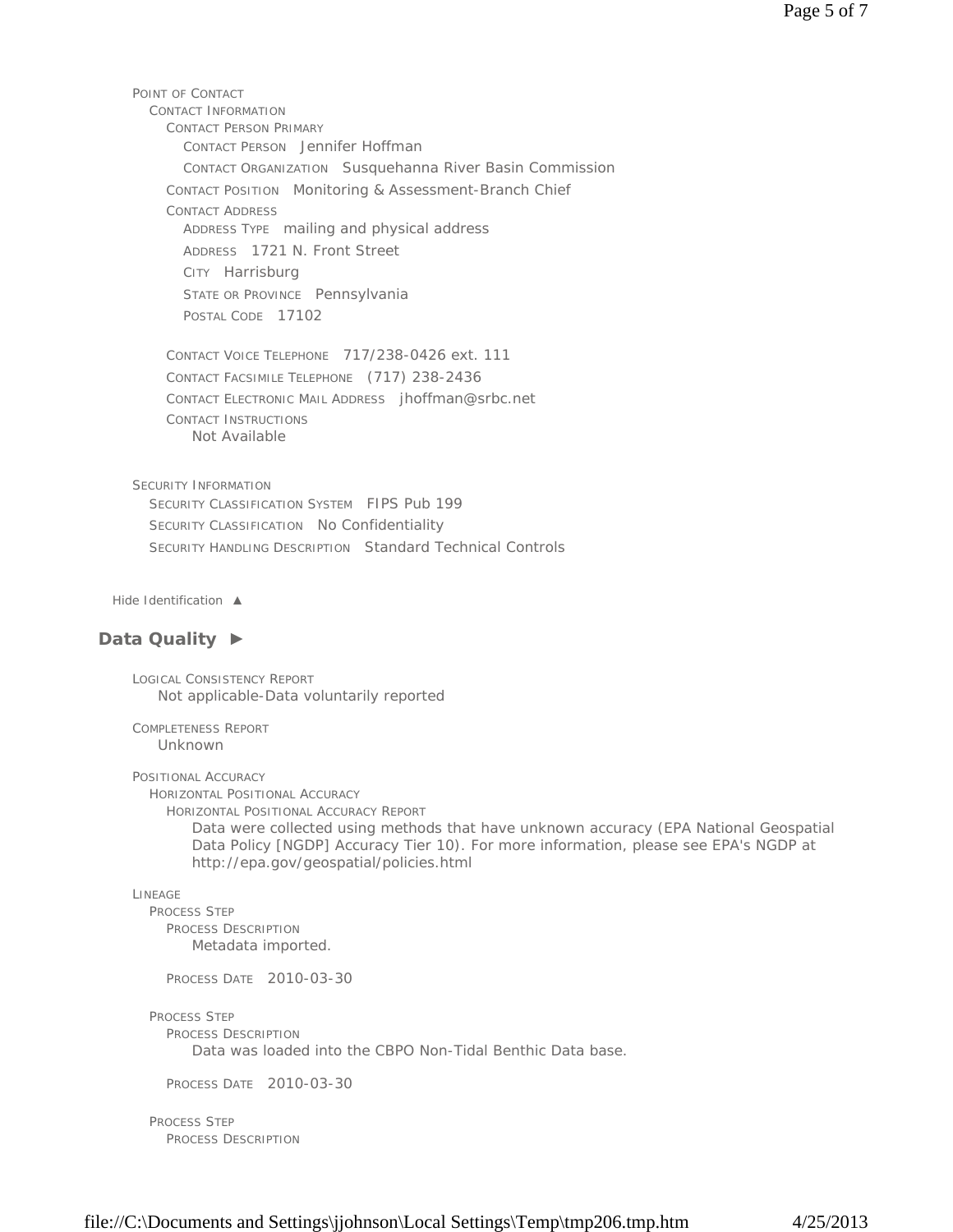2008-2010 Data for Chesapeake Bay Region was extracted from provided and loaded into the CBPO Non-Tidal Benthic Data base.

PROCESS DATE 2011-12-31

*Hide Data Quality ▲*

### **Spatial Reference ►**

HORIZONTAL COORDINATE SYSTEM DEFINITION **GEOGRAPHIC** LATITUDE RESOLUTION 0.000001 LONGITUDE RESOLUTION 0.000001 GEOGRAPHIC COORDINATE UNITS Decimal degrees

GEODETIC MODEL

HORIZONTAL DATUM NAME North American Datum of 1983 ELLIPSOID NAME Geodetic Reference System 1980 SEMI-MAJOR AXIS 6378137.000000 DENOMINATOR OF FLATTENING RATIO 298.257222

*Hide Spatial Reference ▲*

## **Distribution Information ►**

DISTRIBUTOR CONTACT INFORMATION CONTACT PERSON PRIMARY CONTACT PERSON Jennifer Hoffman CONTACT ORGANIZATION Susquehanna River Basin Commission CONTACT POSITION Section Chief-Monitoring and Assessment Division CONTACT ADDRESS ADDRESS TYPE mailing and physical address ADDRESS 1721 N. Front Street CITY Harrisburg STATE OR PROVINCE Pennsylvania POSTAL CODE \17102 CONTACT VOICE TELEPHONE 717/238-0426 ext. 111

CONTACT FACSIMILE TELEPHONE (717) 238-2436 CONTACT ELECTRONIC MAIL ADDRESS jhoffman@srbc.net CONTACT INSTRUCTIONS unavailavle

RESOURCE DESCRIPTION Downloadable Data DISTRIBUTION LIABILITY

I, the data requestor, agree to acknowledge the Chesapeake Bay Program and any other agencies and institutions as specified by the Chesapeake Bay Program Office as data providers. I agree to credit the data originators in any publications, reports or presentations generated from this data. I also accept that, although these data have been processed successfully on a computer system at the Chesapeake Bay Program, no warranty expressed or implied is made regarding the accuracy or utility of the data on any other system or for general or scientific purposes, nor shall the act of distribution constitute any such warranty. This disclaimer applies both to individual use of the data and aggregate use with other data.